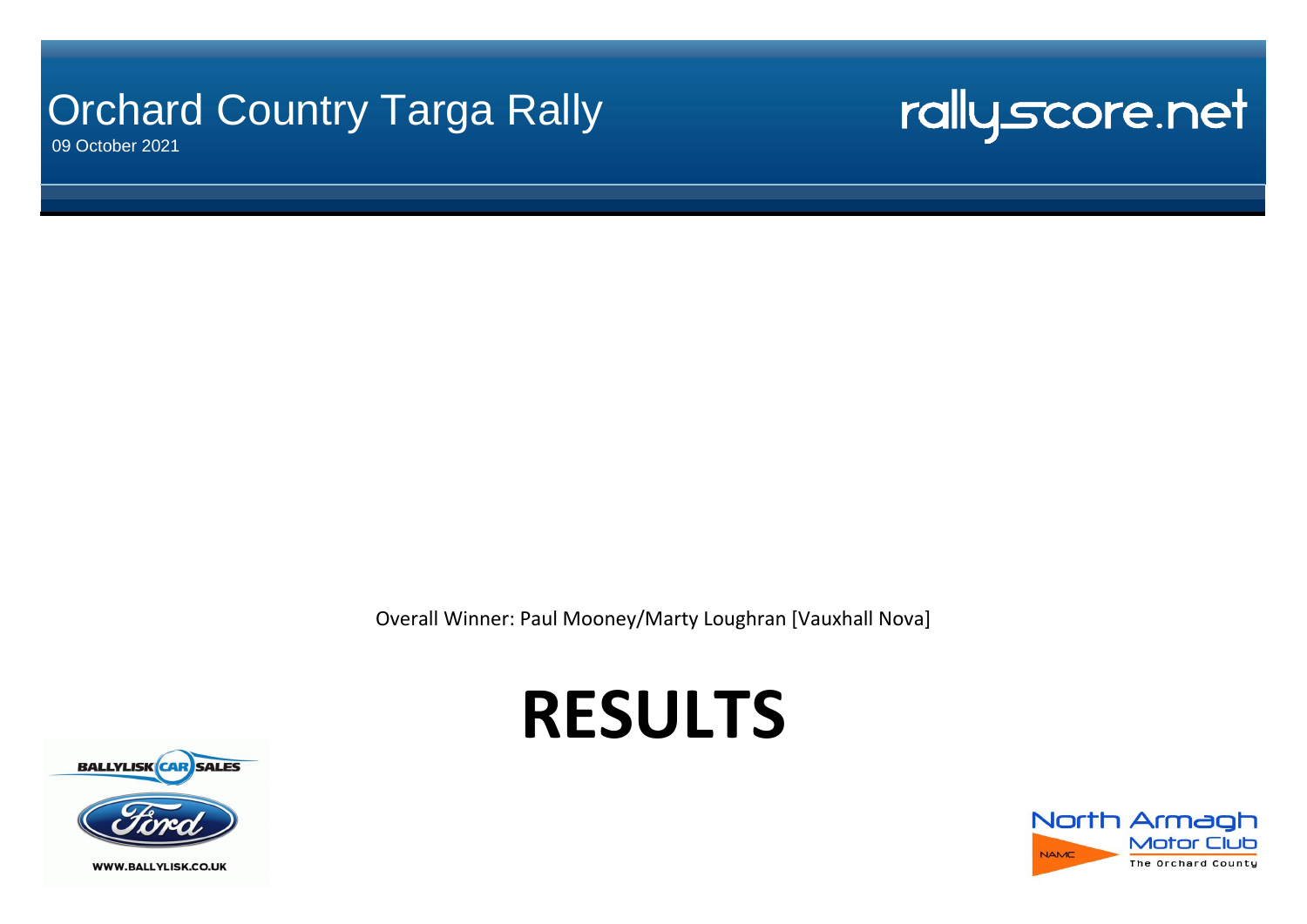|                |                | <b>Official Final Classification</b> |                        |                           |                |              |          |              |
|----------------|----------------|--------------------------------------|------------------------|---------------------------|----------------|--------------|----------|--------------|
| Pos            |                | Num Driver                           | Navigator              | Car                       | <b>Class</b>   | <b>Total</b> | Gap lead | Gap previous |
| $\mathbf{1}$   | $\mathbf{1}$   | Paul Mooney                          | Marty Loughran         | <b>Vauxhall Nova</b>      | $\mathbf{1}$   | 25:24        |          |              |
| $\overline{2}$ | 32             | <b>Brendan Mooney</b>                | Padraig McAtamney      | Mazda MX-5                | $\overline{2}$ | 26:12        | 0:48     | 0:48         |
| 3              | 11             | <b>Steven Cromie</b>                 | Chris Henry            | Mazda MX-5                | $\overline{2}$ | 26:36        | 1:12     | 0:24         |
| $\overline{4}$ | 16             | <b>Darrell Burns</b>                 | Jordan Burns           | <b>Ford Fiesta</b>        | 3              | 26:39        | 1:15     | 0:03         |
| 5              | 10             | <b>Trevor Ferguson</b>               | Steven Ferguson        | Mazda MX-5                | $\overline{2}$ | 26:54        | 1:30     | 0:15         |
| 6              | $\overline{7}$ | Eamonn Byrne                         | Philip O'Reilly        | <b>Toyota Yaris</b>       | $\mathbf{1}$   | 26:56        | 1:32     | 0:02         |
| $\overline{7}$ | 14             | <b>Robert Haslett</b>                | Peter Haslett          | <b>Toyota Yaris</b>       | 3              | 27:05        | 1:41     | 0:09         |
| 8              | 3              | <b>Eric Patterson</b>                | Raymond Donaldson      | Mazda MX-5                | $\overline{2}$ | 27:16        | 1:52     | 0:11         |
| 9              | 9              | Peter Caldwell                       | <b>Rory McPolin</b>    | Mazda MX-5                | $\overline{2}$ | 27:20        | 1:56     | 0:04         |
| 10             | 47             | Aidan McCloskey                      | <b>Cahir Loftus</b>    | Mazda MX-5                | 6              | 27:33        | 2:09     | 0:13         |
| 11             | 29             | <b>Matthew Walker</b>                | Gerogia Jess           | Mazda MX-5                | 4              | 27:35        | 2:11     | 0:02         |
| 12             | 43             | <b>Matthew Walsh</b>                 | <b>Helen Caulfield</b> | <b>MGB GT</b>             | 6              | 27:35        | 2:11     | 0:00         |
| 13             | 27             | George McMillen                      | Jonathan Garrett       | Mazda MX-5                | 4              | 28:12        | 2:48     | 0:37         |
| 14             | 6              | Frank Lenehan                        | <b>Tim Faulkner</b>    | <b>Toyota Starlet</b>     | $\mathbf{1}$   | 28:14        | 2:50     | 0:02         |
| 15             | 46             | Callum Coogan                        | Eoghan O Kane          | Mazda MX-5                | 6              | 28:27        | 3:03     | 0:13         |
| 16             | 33             | <b>Chris Nelson</b>                  | <b>Andrew Emerson</b>  | Mazda MX-5                | $\overline{4}$ | 28:33        | 3:09     | 0:06         |
| 17             | 15             | <b>Dessie Martin</b>                 | David Andrew           | <b>Toyota Starlet</b>     | 3              | 28:36        | 3:12     | 0:03         |
| 18             | 20             | Mark Thompson                        | Kyle Thompson          | Mazda MX-5                | $\overline{4}$ | 28:42        | 3:18     | 0:06         |
| 19             | 21             | Jason Stirrup                        | Courtney Stirrup       | Toyota MR2                | 4              | 28:53        | 3:29     | 0:11         |
| 20             | 44             | Alastair Hayes                       | Jonathan Hayes         | Mazda MX-5                | 6              | 29:04        | 3:40     | 0:11         |
| 21             | 28             | Leslie Hawe                          | Alistair Barker        | Mazda MX-5                | 4              | 29:10        | 3:46     | 0:06         |
| 22             | 22             | Robert Robinson                      | David Purdy            | Mazda MX-5                | $\overline{4}$ | 29:22        | 3:58     | 0:12         |
| 23             | 37             | Joe O'Neill                          | <b>Chris McDonnell</b> | Ford Puma                 | 5              | 29:35        | 4:11     | 0:13         |
| 24             | 34             | <b>Gerard Hughes</b>                 | Paul Hughes            | Mazda MX-5                | $\overline{4}$ | 29:41        | 4:17     | 0:06         |
| 25             | 12             | Chris Dunne                          | <b>Matty McClurg</b>   | <b>Toyota Yaris</b>       | 3              | 29:41        | 4:17     | 0:00         |
| 26             | 25             | Neil Fletcher                        | <b>Ashley Boulton</b>  | <b>Ford Escort Mexico</b> | 4              | 29:45        | 4:21     | 0:04         |
| 27             | 26             | <b>Colin Hazelton</b>                | David White            | Mazda MX-5                | 4              | 29:48        | 4:24     | 0:03         |
| 28             | 19             | <b>Tony McLaughlin</b>               | Conn Williamson        | Mazda MX-5                | $\overline{2}$ | 29:48        | 4:24     | 0:00         |
| 29             | 5              | Dermot Carnegie                      | Mark Fitzsimon         | <b>Ford Escort</b>        | $\overline{2}$ | 29:53        | 4:29     | 0:05         |
| 30             | 40             | Jimmy McSherry                       | Joey Hayes             | Micra Micra               | 5              | 30:04        | 4:40     | 0:11         |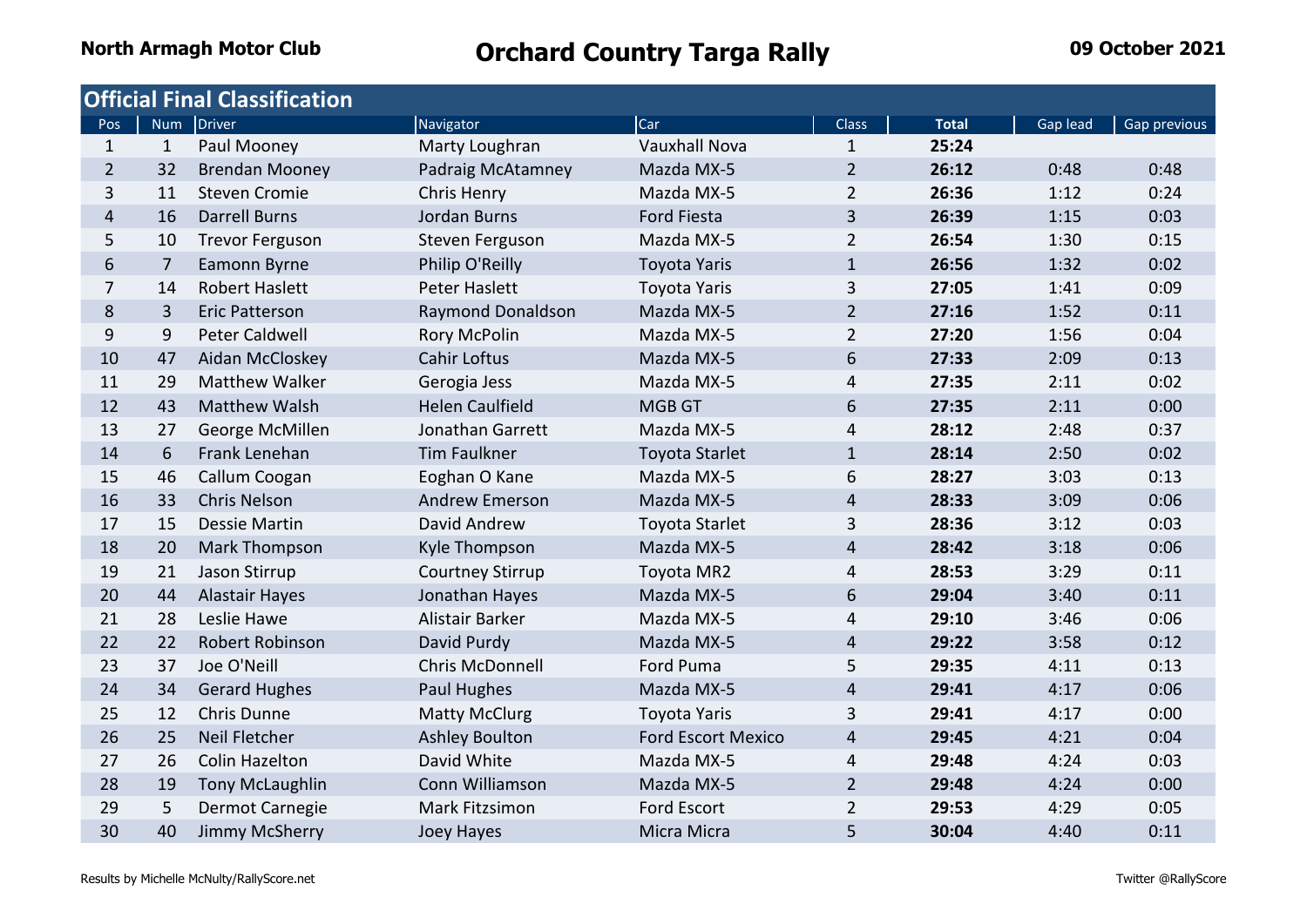|     |    | <b>Official Final Classification - continued</b> |                          |               |                |              |          |              |
|-----|----|--------------------------------------------------|--------------------------|---------------|----------------|--------------|----------|--------------|
| Pos |    | Num Driver                                       | Navigator                | Car           | <b>Class</b>   | <b>Total</b> | Gap lead | Gap previous |
| 31  | 48 | Allastair Kerr                                   | Jamie Kerr               | Mazda MX-5    | 6              | 30:09        | 4:45     | 0:05         |
| 32  | 17 | Mark O'Donnell                                   | Anthony Dobbin           | Suzuki Swift  | 3              | 30:12        | 4:48     | 0:03         |
| 33  | 30 | Harry Barr                                       | Malcolm McQueen          | Mazda MX-5    | 4              | 30:19        | 4:55     | 0:07         |
| 34  | 23 | <b>Arthur McMullan</b>                           | Adam McMullan            | Ford Anglia   | 4              | 31:18        | 5:54     | 0:59         |
| 35  | 49 | <b>Nick Bonar</b>                                | Colm Devine              | Toyota MR2    | 6              | 31:22        | 5:58     | 0:04         |
| 36  | 41 | Sean Cleary                                      | Donnan Cleary            | Ford Puma     | 5              | 32:24        | 7:00     | 1:02         |
| 37  | 38 | Davy Aiken                                       | William Callaghan        | Mini Cooper S | 5 <sup>1</sup> | 32:50        | 7:26     | 0:26         |
| 38  | 50 | Nathan Quin                                      | Daniel Hamill            | Mazda MX-5    | 6              | 34:03        | 8:39     | 1:13         |
|     | 42 | James Dempster                                   | <b>Bronagh Dempster</b>  | Toyota MR2    | 6              | <b>DNF</b>   |          |              |
|     | 8  | Robert Dickson                                   | <b>Catherine Higgins</b> | Mini Cooper S | $\mathbf{1}$   | <b>DNF</b>   |          |              |
|     | 4  | Norman Ferguson                                  | John Nichol              | Peugeot 106   | 1              | <b>DNF</b>   |          |              |
|     | 39 | Alan Eadie                                       | Jonathan Eadie           | Nissan Micra  | 5              | <b>DNF</b>   |          |              |
|     | 45 | Mark Walsh                                       | Linda Dempsey            | Ford Escort   | 4              | <b>DNF</b>   |          |              |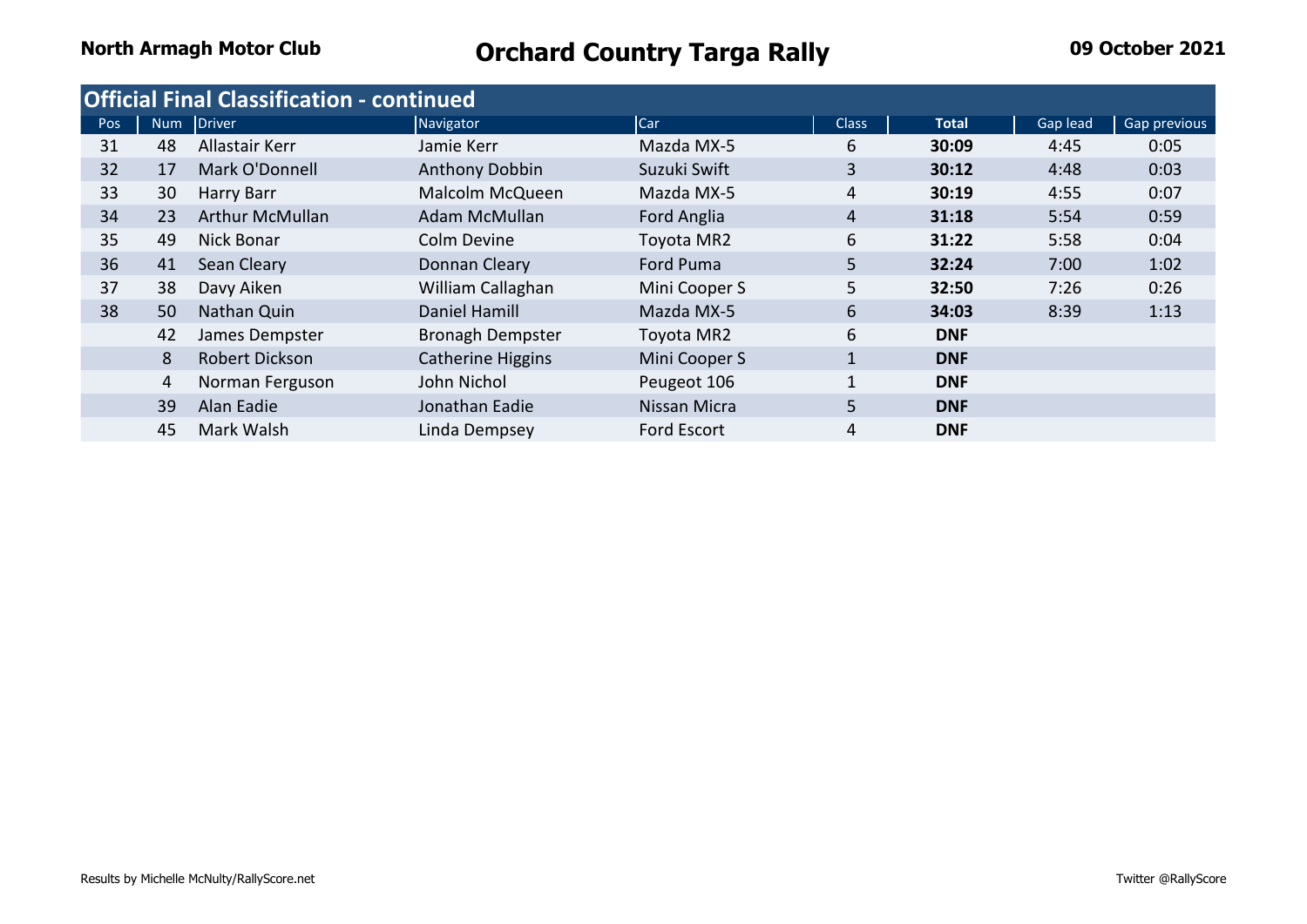### **North Armagh Motor Club Cancel Armagh Motor Club Orchard Country Targa Rally 19 October 2021**

|  | Class 1: Masters and Experts, Front Wheel Drive |                       |              |         |      |  | Class 2: Masters and Experts, Rear Wheel Drive |                |              |      |      |
|--|-------------------------------------------------|-----------------------|--------------|---------|------|--|------------------------------------------------|----------------|--------------|------|------|
|  | Pos Num Driver/Navigator                        | Car                   | <b>Total</b> | to lead |      |  | Pos Num Driver/Navigator                       | Car            | <b>Total</b> |      |      |
|  | Paul Mooney/Marty Loughran                      | Vauxhall Nova         | 25:24        |         |      |  | Brendan Mooney/Padraig McAtamney               | Mazda MX-5     | 26:12        |      |      |
|  | Eamonn Byrne/Philip O'Reilly                    | Toyota Yaris          | 26:56        | 1:32    | 1:32 |  | Steven Cromie/Chris Henry                      | Mazda MX-5     | 26:36        | 0:24 | 0:24 |
|  | Frank Lenehan/Tim Faulkner                      | <b>Toyota Starlet</b> | 28:14        | 2:50    | 1:18 |  | 10 Trevor Ferguson/Steven Ferguson             | Mazda MX-5     | 26:54        | 0:42 | 0:18 |
|  | Robert Dickson/Catherine Higgins                | Mini Cooper S         | <b>DNF</b>   |         |      |  | Eric Patterson/Raymond Donaldson               | Mazda MX-5     | 27:16        | 1:04 | 0:22 |
|  | Norman Ferguson/John Nichol                     | Peugeot 106           | <b>DNF</b>   |         |      |  | Peter Caldwell/Rory McPolin                    | Mazda MX-5     | 27:20        | 1:08 | 0:04 |
|  |                                                 |                       |              |         |      |  | $10.$ Text Malerially $C_{2.2}$ Milliances     | $A = -1 - A M$ | 20.40        | 2.2c | 2.20 |

| : Masters and Experts, Front Wheel Drive |                     |              |         |             |                |    | Class 2: Masters and Experts, Rear Wheel Drive |                    |       |         |             |
|------------------------------------------|---------------------|--------------|---------|-------------|----------------|----|------------------------------------------------|--------------------|-------|---------|-------------|
| um Driver/Navigator                      | Car                 | <b>Total</b> | to lead | to previous |                |    | Pos Num Driver/Navigator                       | Car                | Total | to lead | to previous |
| Paul Mooney/Marty Loughran               | Vauxhall Nova       | 25:24        |         |             |                |    | 32 Brendan Mooney/Padraig McAtamney Mazda MX-5 |                    | 26:12 |         |             |
| Eamonn Byrne/Philip O'Reilly             | <b>Toyota Yaris</b> | 26:56        | 1:32    | 1:32        |                |    | Steven Cromie/Chris Henry                      | Mazda MX-5         | 26:36 | 0:24    | 0:24        |
| Frank Lenehan/Tim Faulkner               | Toyota Starlet      | 28:14        | 2:50    | 1:18        | 3              | 10 | Trevor Ferguson/Steven Ferguson                | Mazda MX-5         | 26:54 | 0:42    | 0:18        |
| Robert Dickson/Catherine Higgins         | Mini Cooper S       | <b>DNF</b>   |         |             | $\overline{4}$ |    | Eric Patterson/Raymond Donaldson               | Mazda MX-5         | 27:16 | 1:04    | 0:22        |
| Norman Ferguson/John Nichol              | Peugeot 106         | <b>DNF</b>   |         |             |                |    | Peter Caldwell/Rory McPolin                    | Mazda MX-5         | 27:20 | 1:08    | 0:04        |
|                                          |                     |              |         |             | 6              | 19 | Tony McLaughlin/Conn Williamson                | Mazda MX-5         | 29:48 | 3:36    | 2:28        |
|                                          |                     |              |         |             |                |    | Dermot Carnegie/Mark Fitzsimon                 | <b>Ford Escort</b> | 29:53 | 3:41    | 0:05        |

|          | Class 3: Semi-Experts, Front Wheel Drive |                       |       |         |             |     | Class 4: Semi-Experts, Rear Wheel Drive |            |       |         |             |
|----------|------------------------------------------|-----------------------|-------|---------|-------------|-----|-----------------------------------------|------------|-------|---------|-------------|
|          | Pos Num Driver/Navigator                 |                       | Total | to lead | to previous |     | Pos Num Driver/Navigator                | Car        | Total | to lead | to previous |
| 1 16     | Darrell Burns/Jordan Burns               | Ford Fiesta           | 26:39 |         |             |     | Matthew Walker/Gerogia Jess             | Mazda MX-5 | 27:35 |         |             |
| $2 \t14$ | Robert Haslett/Peter Haslett             | <b>Toyota Yaris</b>   | 27:05 | 0:26    | 0:26        |     | George McMillen/Jonathan Garrett        | Mazda MX-5 | 28:12 | 0:37    | 0:37        |
| $3 \t15$ | Dessie Martin/David Andrew               | <b>Toyota Starlet</b> | 28:36 | 1:57    | 1:31        | 33. | Chris Nelson/Andrew Emerson             | Mazda MX-5 | 28:33 | 0:58    | 0:21        |
| 4 12     | Chris Dunne/Matty McClurg                | <b>Toyota Yaris</b>   | 29:41 | 3:02    | 1:05        |     | Mark Thompson/Kyle Thompson             | Mazda MX-5 | 28:42 | 1:07    | 0:09        |
|          | Mark O'Donnell/Anthony Dobbin            | Suzuki Swift          | 30:12 | 3:33    | 0:31        |     | Jason Stirrup/Courtney Stirrup          | Toyota MR2 | 28:53 | 1:18    | 0:11        |

|    | lass 3: Semi-Experts, Front Wheel Drive |                     |              |         |             |                                           |     | Class 4: Semi-Experts, Rear Wheel Drive |                    |            |         |             |
|----|-----------------------------------------|---------------------|--------------|---------|-------------|-------------------------------------------|-----|-----------------------------------------|--------------------|------------|---------|-------------|
|    | Num Driver/Navigator                    | <b>Car</b>          | <b>Total</b> | to lead | to previous |                                           |     | Pos Num Driver/Navigator                | Car                | Total      | to lead | to previous |
| 16 | Darrell Burns/Jordan Burns              | Ford Fiesta         | 26:39        |         |             |                                           | 29  | Matthew Walker/Gerogia Jess             | Mazda MX-5         | 27:35      |         |             |
| 14 | Robert Haslett/Peter Haslett            | <b>Toyota Yaris</b> | 27:05        | 0:26    | 0:26        | $2^{\circ}$                               | 27  | George McMillen/Jonathan Garrett        | Mazda MX-5         | 28:12      | 0:37    | 0:37        |
| 15 | Dessie Martin/David Andrew              | Toyota Starlet      | 28:36        | 1:57    | 1:31        | 3                                         | 33  | Chris Nelson/Andrew Emerson             | Mazda MX-5         | 28:33      | 0:58    | 0:21        |
| 12 | Chris Dunne/Matty McClurg               | <b>Toyota Yaris</b> | 29:41        | 3:02    | 1:05        | $\overline{4}$                            |     | 20 Mark Thompson/Kyle Thompson          | Mazda MX-5         | 28:42      | 1:07    | 0:09        |
| 17 | Mark O'Donnell/Anthony Dobbin           | Suzuki Swift        | 30:12        | 3:33    | 0:31        | 5.                                        | 21  | Jason Stirrup/Courtney Stirrup          | Toyota MR2         | 28:53      | 1:18    | 0:11        |
|    |                                         |                     |              |         |             | 6                                         | -28 | Leslie Hawe/Alistair Barker             | Mazda MX-5         | 29:10      | 1:35    | 0:17        |
|    |                                         |                     |              |         |             |                                           |     | 22 Robert Robinson/David Purdy          | Mazda MX-5         | 29:22      | 1:47    | 0:12        |
|    |                                         |                     |              |         |             | 8                                         | 34  | <b>Gerard Hughes/Paul Hughes</b>        | Mazda MX-5         | 29:41      | 2:06    | 0:19        |
|    |                                         |                     |              |         |             | 9                                         | 25  | Neil Fletcher/Ashley Boulton            | Ford Escort Mexico | 29:45      | 2:10    | 0:04        |
|    |                                         |                     |              |         |             | 10                                        |     | 26 Colin Hazelton/David White           | Mazda MX-5         | 29:48      | 2:13    | 0:03        |
|    |                                         |                     |              |         |             | 11                                        | 30  | Harry Barr/Malcolm McQueen              | Mazda MX-5         | 30:19      | 2:44    | 0:31        |
|    |                                         |                     |              |         |             | Arthur McMullan/Adam McMullan<br>12<br>23 |     |                                         | <b>Ford Anglia</b> | 31:18      | 3:43    | 0:59        |
|    |                                         |                     |              |         |             |                                           |     | 45 Mark Walsh/Linda Dempsey             | Ford Escort        | <b>DNF</b> |         |             |

|                |              | Class 5: Novices, Front Wheel Drive |               |              |         |             |   |    | Class 6: Novices, Rear Wheel Drive |               |       |         |             |
|----------------|--------------|-------------------------------------|---------------|--------------|---------|-------------|---|----|------------------------------------|---------------|-------|---------|-------------|
|                |              | Pos Num Driver/Navigator            | Car           | <b>Total</b> | to lead | to previous |   |    | Pos Num Driver/Navigator           | Car           | Total | to lead | to previous |
|                | 1 37         | Joe O'Neill/Chris McDonnell         | Ford Puma     | 29:35        |         |             |   |    | Aidan McCloskey/Cahir Loftus       | Mazda MX-5    | 27:33 |         |             |
|                | $2 \quad 40$ | Jimmy McSherry/Joey Hayes           | Micra Micra   | 30:04        | 0:29    | 0:29        |   | 43 | Matthew Walsh/Helen Caulfield      | <b>MGB GT</b> | 27:35 | 0:02    | 0:02        |
|                | 3 41         | Sean Cleary/Donnan Cleary           | Ford Puma     | 32:24        | 2:49    | 2:20        |   |    | Callum Coogan/Eoghan O Kane        | Mazda MX-5    | 28:27 | 0:54    | 0:52        |
| 4 <sup>7</sup> | -38          | Davy Aiken/William Callaghan        | Mini Cooper S | 32:50        | 3:15    | 0:26        | 4 |    | Alastair Hayes/Jonathan Hayes      | Mazda MX-5    | 29:04 | 1:31    | 0:37        |
|                |              | 39 Alan Eadie/Jonathan Eadie        | Nissan Micra  | <b>DNF</b>   |         |             |   |    | Allastair Kerr/Jamie Kerr          | Mazda MX-5    | 30:09 | 2:36    | 1:05        |

| 5: Novices, Front Wheel Drive   |               |              |         |             |   |    | Class 6: Novices, Rear Wheel Drive |               |              |         |             |
|---------------------------------|---------------|--------------|---------|-------------|---|----|------------------------------------|---------------|--------------|---------|-------------|
| <b>Jum</b> Driver/Navigator     | Car           | <b>Total</b> | to lead | to previous |   |    | Pos Num Driver/Navigator           | Car           | <b>Total</b> | to lead | to previous |
| 37 Joe O'Neill/Chris McDonnell  | Ford Puma     | 29:35        |         |             |   | 47 | Aidan McCloskey/Cahir Loftus       | Mazda MX-5    | 27:33        |         |             |
| 40 Jimmy McSherry/Joey Hayes    | Micra Micra   | 30:04        | 0:29    | 0:29        |   | 43 | Matthew Walsh/Helen Caulfield      | <b>MGB GT</b> | 27:35        | 0:02    | 0:02        |
| 41 Sean Cleary/Donnan Cleary    | Ford Puma     | 32:24        | 2:49    | 2:20        | 3 | 46 | Callum Coogan/Eoghan O Kane        | Mazda MX-5    | 28:27        | 0:54    | 0:52        |
| 38 Davy Aiken/William Callaghan | Mini Cooper S | 32:50        | 3:15    | 0:26        | 4 | 44 | Alastair Hayes/Jonathan Hayes      | Mazda MX-5    | 29:04        | 1:31    | 0:37        |
| 39 Alan Eadie/Jonathan Eadie    | Nissan Micra  | <b>DNF</b>   |         |             |   | 48 | Allastair Kerr/Jamie Kerr          | Mazda MX-5    | 30:09        | 2:36    | 1:05        |
|                                 |               |              |         |             | 6 | 49 | Nick Bonar/Colm Devine             | Toyota MR2    | 31:22        | 3:49    | 1:13        |
|                                 |               |              |         |             |   | 50 | Nathan Quin/Daniel Hamill          | Mazda MX-5    | 34:03        | 6:30    | 2:41        |
|                                 |               |              |         |             |   | 42 | James Dempster/Bronagh Dempster    | Toyota MR2    | <b>DNF</b>   |         |             |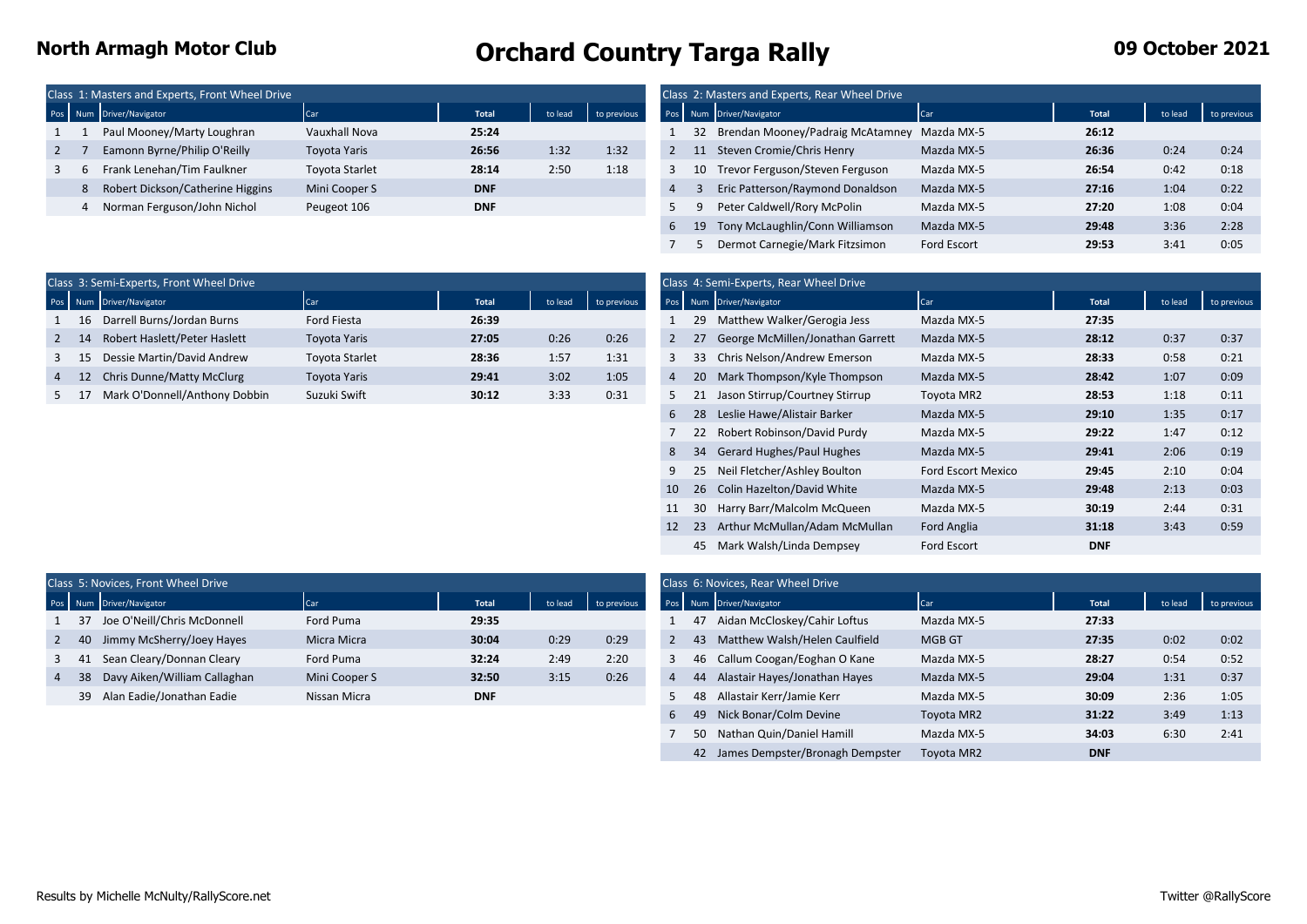|    | Pos<br>Oall Cls |    | No Driver/Navigator (Car)                      | Cls            | T1               | T2<br>Manor 1 Garden 1          | T <sub>3</sub> | T4                       | T5        | T6             | T7   | T8<br>Dunkill 1 Coalyard 1 Wheat 1 Farmyard : Manor 2 Garden 2 Dunkill 2 Coalyard 2 Wheat 2 Farmyard : Manor 3 Garden 3 Dunkill 3 Coalyard 3 Wheat 3 Farmyard : Pen | T9       | T10                                    | T11  | T12  | T13      | T <sub>14</sub> | T <sub>15</sub> | T16        | T17      | T18        | Road | <b>Total</b> |
|----|-----------------|----|------------------------------------------------|----------------|------------------|---------------------------------|----------------|--------------------------|-----------|----------------|------|---------------------------------------------------------------------------------------------------------------------------------------------------------------------|----------|----------------------------------------|------|------|----------|-----------------|-----------------|------------|----------|------------|------|--------------|
|    | 1 1             | 1  | P Mooney/M Loughran (Vauxhall Nova 1 1:19 1:59 |                |                  |                                 | 1:04           | 1:39                     | 1:18      | 1:23           | 1:14 | 1:49                                                                                                                                                                | 1:01     | 1:43                                   | 1:17 | 1:19 | 1:12     | 1:47            | 0:59            | 1:43       | 1:16     | 1:22       |      | 25:24        |
|    | $2 \quad 1$     | 32 | B Mooney/P McAtamney (Mazda MX-! 2 1:20        |                |                  | 2:01                            | 1:03           | 1:42                     | 1:22      | 1:22           | 1:17 | 2:01                                                                                                                                                                | 1:01     | 1:45                                   | 1:18 | 1:22 | 1:12     | 1:52            | 1:05            | 1:43       | 1:18     | 1:28       |      | 26:12        |
|    | $\overline{2}$  |    | 11 S Cromie/C Henry (Mazda MX-5)               |                | $2 \quad 1:17$   | 2:04                            | 1:07           | 1:43                     | 1:24      | 1:25           | 1:18 | 1:56                                                                                                                                                                | 1:06     | 1:47                                   | 1:25 | 1:23 | 1:13     | 1:51            | 1:03            | 1:47       | 1:20     | 1:27       |      | 26:36        |
| 4  | 1               |    | 16 D Burns/J Burns (Ford Fiesta)               | 3              | 1:29             | 2:04                            | 1:05           | 1:44                     | 1:25      | 1:22           | 1:18 | 1:58                                                                                                                                                                | 1:10     | 1:46                                   | 1:24 | 1:20 | 1:15     | 1:50            | 1:02            | 1:42       | 1:23     | 1:22       |      | 26:39        |
| 5  | 3               | 10 | T Ferguson/S Ferguson (Mazda MX-5)             | $\overline{2}$ | 1:21             | 2:06                            | 1:08           | 1:45                     | 1:23      | 1:24           | 1:19 | 1:58                                                                                                                                                                | 1:06     | 1:49                                   | 1:22 | 1:24 | 1:16     | 1:52            | 1:03            | 1:48       | 1:21     | 1:29       |      | 26:54        |
| 6  |                 |    | E Byrne/P O'Reilly (Toyota Yaris)              |                | $1 \quad 1:22$   | 2:07                            | 1:07           | 1:45                     | 1:26      | 1:35           | 1:20 | 1:54                                                                                                                                                                | 1:06     | 1:50                                   | 1:23 | 1:22 | 1:16     | 1:50            | 1:02            | 1:45       | 1:20     | 1:26       |      | 26:56        |
|    | 7 <sub>2</sub>  |    | 14 R Haslett/P Haslett (Toyota Yaris)          |                | $3 \quad 1:24$   | 2:06                            | 1:08           | 1:42                     | 1:29      | 1:23           | 1:20 | 1:57                                                                                                                                                                | 1:06     | 1:47                                   | 1:29 | 1:23 | 1:17     | 1:53            | 1:04            | 1:46       | 1:24     | 1:27       |      | 27:05        |
| 8  | 4               | 3  | E Patterson/R Donaldson (Mazda MX-52           |                | 1:22             | 2:07                            | 1:07           | 1:44                     | 1:27      | 1:36           | 1:20 | 1:57                                                                                                                                                                | 1:07     | 1:49                                   | 1:24 | 1:25 | 1:17     | 1:52            | 1:03            | 1:47       | 1:22     | 1:30       |      | 27:16        |
|    | -5              | 9  | P Caldwell/R McPolin (Mazda MX-5)              | $\overline{2}$ | $2:20^{\degree}$ | 2:00                            | 1:06           | 1:44                     | 1:21      | 1:25           | 1:17 | 1:53                                                                                                                                                                | 1:03     | 1:49                                   | 1:20 | 1:23 | 1:15     | 1:49            | 0:59            | 1:48       | 1:20     | 1:28       |      | 27:20        |
|    | $10 \t 1$       |    | 47 A McCloskey/C Loftus (Mazda MX-5)           | 6              | 1:28             | 2:10                            | 1:05           | 1:47                     | 1:32      | 1:29           | 1:20 | 2:08                                                                                                                                                                | 1:05     | 1:47                                   | 1:23 | 1:23 | 1:19     | 1:59            | 1:03            | 1:46       | 1:21     | 1:28       |      | 27:33        |
|    | 11 1            |    | 29 M Walker/G Jess (Mazda MX-5)                | 4              | 1:22             | 2:06                            | 1:06           | 1:46                     | 1:32      | 1:26           | 1:22 | 1:59                                                                                                                                                                | 1:10     | 1:49                                   | 1:22 | 1:26 | 1:18     | 1:55            | 1:08            | 1:51       | 1:25     | 1:32       |      | 27:35        |
|    | 12 2            |    | 43 M Walsh/H Caulfield (MGB GT)                | 6              | 1:32             | 2:16                            | 1:05           | $2:06^{F}$               | 1:28      | 1:24           | 1:20 | 2:00                                                                                                                                                                | 1:05     | 1:46                                   | 1:23 | 1:22 | 1:15     | 1:55            | 1:03            | 1:44       | 1:23     | 1:28       |      | 27:35        |
|    | 13 2            | 27 | G McMillen/J Garrett (Mazda MX-5)              | $\overline{4}$ | 1:31             | $2:48^M$                        | 1:07           | 1:52                     | 1:26      | 1:22           | 1:21 | 2:00                                                                                                                                                                | 1:12     | 1:51                                   | 1:24 | 1:23 | 1:14     | 1:55            | 1:05            | 1:50       | 1:22     | 1:29       |      | 28:12        |
|    | 14 3            | 6  | F Lenehan/T Faulkner (Toyota Starlet) 1        |                | 1:26             | 2:13                            | 1:12           | 1:55                     | 1:30      | 1:27           | 1:24 | 2:03                                                                                                                                                                | 1:08     | 1:50                                   | 1:29 | 1:26 | 1:22     | 1:58            | 1:06            | 1:50       | 1:26     | 1:29       |      | 28:14        |
|    | $15 \quad 3$    | 46 | C Coogan/E O Kane (Mazda MX-5)                 | 6              | 1:29             | $2:48^{F}$                      | 1:03           | 1:57                     | 1:28      | 1:36           | 1:20 | 1:59                                                                                                                                                                | $1:08^5$ | 1:48                                   | 1:26 | 1:26 | 1:16     | 1:56            | 1:06            | 1:50       | 1:20     | 1:31       |      | 28:27        |
|    | 16 3            |    | 33 C Nelson/A Emerson (Mazda MX-5)             | 4              | 1:21             | 2:06                            | 1:04           | $2:06^{\degree}$         | 1:31 1:28 |                | 1:22 | 2:07                                                                                                                                                                | 1:08     | $2:06^{F}$                             | 1:33 | 1:25 | 1:16     | 2:03            | 1:07            | 1:51       | 1:23     | 1:36       |      | 28:33        |
|    | 17 <sup>3</sup> | 15 | D Martin/D Andrew (Toyota Starlet)             | 3              | 1:27             | 2:25                            | 1:11           | 2:05                     | 1:27      | 1:25           | 1:26 | 2:02                                                                                                                                                                | 1:12     | 1:53                                   | 1:27 | 1:26 | 1:19     | 2:03            | 1:05            | 1:53       | 1:23     | 1:27       |      | 28:36        |
| 18 | $\overline{4}$  | 20 | M Thompson/K Thompson (Mazda MX 4              |                | 1:25             | 2:16                            | 1:09           | 2:05                     | 1:28      | 1:26           | 1:23 | 2:02                                                                                                                                                                | 1:10     | 1:55                                   | 1:30 | 1:27 | 1:17     | 2:09            | 1:09            | 1:54       | 1:26     | 1:31       |      | 28:42        |
|    | 19 5            |    | 21 J Stirrup/C Stirrup (Toyota MR2)            | 4              | 1:31             | 2:09                            | 1:07           | 2:05                     | 1:31 1:38 |                | 1:22 | 2:06                                                                                                                                                                | 1:03     | 1:52                                   | 1:34 | 1:32 | 1:18     | 2:03            | 1:03            | 1:59       | 1:24     | 1:36       |      | 28:53        |
|    | $20 \t 4$       | 44 | A Hayes/J Hayes (Mazda MX-5)                   | 6              | 1:29             | 2:13                            |                | $1:08$ 2:06 <sup>M</sup> | 1:33      | 1:32           | 1:25 | 2:04                                                                                                                                                                | 1:12     | 1:59                                   | 1:24 | 1:29 | 1:19     | 2:00            | 1:12            | 1:55       | 1:24     | $1:40^{5}$ |      | 29:04        |
|    | $21 \quad 6$    | 28 | L Hawe/A Barker (Mazda MX-5)                   |                | 1:29             | $2:48^M$                        | 1:08           | 1:51 1:28                |           | 1:29           | 1:27 | 2:04                                                                                                                                                                | 1:10     | 1:54                                   | 1:32 | 1:25 | 1:19     | 1:59            | 1:11            | 1:59       | 1:24     | 1:33       |      | 29:10        |
|    | $22 \quad 7$    |    | 22 R Robinson/D Purdy (Mazda MX-5)             |                | $42:20^{1}$      | 2:22                            | 1:11           | $2:06^{F}$               | 1:29      | 1:24           | 1:27 | 2:03                                                                                                                                                                | 1:06     | 1:52                                   | 1:27 | 1:25 | 1:18     | 1:58            | 1:03            | 1:57       | 1:23     | 1:31       |      | 29:22        |
|    | $23 \quad 1$    |    | 37 J O'Neill/C McDonnell (Ford Puma)           | 5.             | 1:36             | 2:23                            | 1:11           | $2:06^M$                 | 1:30      | 1:33           | 1:28 | 2:05                                                                                                                                                                | 1:09     | 1:59                                   | 1:32 | 1:28 | 1:21     | 2:04            | 1:07            | 1:56       | 1:34     | 1:33       |      | 29:35        |
|    | 24 8            |    | 34 G Hughes/P Hughes (Mazda MX-5)              | 4              | 1:29             | 2:21                            | 1:14           | 1:58                     | 1:32      | 1:43           | 1:25 | 2:16                                                                                                                                                                | 1:10     | 1:53                                   | 1:30 | 1:30 | 1:20     | 2:02            | 1:08            | $2:06^{F}$ | 1:27     | 1:37       |      | 29:41        |
|    | $25 \quad 4$    |    | 12 C Dunne/M McClurg (Toyota Yaris)            | 3 <sup>7</sup> | 1:30             | 2:24                            | 1:12           | 1:59                     | 1:31 1:34 |                | 1:32 | 2:23                                                                                                                                                                | 1:13     | 1:57                                   | 1:31 | 1:26 | 1:25     | 1:58            | 1:06            | 1:53       | 1:35     | 1:32       |      | 29:41        |
|    | 26 9            |    | 25 N Fletcher/A Boulton (Ford Escort Me> 4     |                | 1:26             | 2:17                            | 1:10           | 1:59                     | 1:33 1:36 |                | 1:28 | 2:17                                                                                                                                                                | 1:12     | 2:00                                   | 1:35 | 1:30 | 1:20     | 2:05            | 1:10            | 1:59       | 1:28     | 1:40       |      | 29:45        |
|    | 27 10           |    | 26 C Hazelton/D White (Mazda MX-5)             | 4              | 1:25             | $2:48^M$                        | 1:08           | $2:06^F$                 | 1:35      | 1:34           | 1:25 | 2:04                                                                                                                                                                | 1:09     | $2:06^{F}$                             | 1:29 | 1:31 | 1:22     | 2:03            | 1:08            | 1:54       | 1:26     | 1:35       |      | 29:48        |
|    | $28 \quad 6$    | 19 | T McLaughlin/C Williamson (Mazda M. 2          |                | 1:26             | 2:48'                           | 1:12           | $2:06^M$                 | 1:35      | 1:41           | 1:23 | 2:06                                                                                                                                                                | 1:10     | 1:58                                   | 1:32 | 1:31 | 1:22     | 1:59            | 1:07            | 1:54       | 1:24     | 1:34       |      | 29:48        |
|    | 29 7            | 5  | D Carnegie/M Fitzsimon (Ford Escort) 2         |                | 1:36             | 2:19                            | 1:12           | 1:47                     | 1:30      | 1:35           | 1:29 | 2:09                                                                                                                                                                | 1:09     | 1:51                                   | 1:34 | 1:25 | $2:20^M$ | 2:00            | 1:07            | 1:52       | 1:28     | 1:30       |      | 29:53        |
|    | 30 <sup>2</sup> |    | 40 J McSherry/J Hayes (Micra Micra)            | 5              | 1:34             | 2:33                            | 1:09           | $2:06^{F}$               | 1:40      | 1:39           | 1:33 | 2:07                                                                                                                                                                | 1:09     | $2:06^{F}$                             | 1:31 | 1:28 | 1:21     | $2:05^{5}$      | 1:08            | 1:49       | 1:31     | 1:35       |      | 30:04        |
|    | $31 \quad 5$    | 48 | A Kerr/J Kerr (Mazda MX-5)                     | 6              | $1:30^{5}$       | 2:26                            | 1:11           | 1:53                     | 1:35      | 1:33           | 1:29 | $2:48^M$                                                                                                                                                            | $1:16^5$ | 1:54                                   | 1:30 | 1:31 | 1:22     | 2:14            | 1:06            | 1:51       | 1:25     | 1:35       |      | 30:09        |
|    | 32 <sub>5</sub> | 17 | M O'Donnell/A Dobbin (Suzuki Swift)            | 3              | 1:51             | $2:48^{F}$                      | 1:10           | 1:54                     | 1:33      | 1:33           | 1:30 | 2:18                                                                                                                                                                | 1:11     | 1:52                                   | 1:33 | 1:29 | 1:27     | 2:03            | 1:08            | 1:50       | 1:32     | 1:30       |      | 30:12        |
|    | 33 11           |    | 30 H Barr/M McQueen (Mazda MX-5)               | 4              | $2:20^{\circ}$   | $2:48^{F}$                      | 1:10           | 2:04                     | 1:31      | 1:29           | 1:25 | 2:04                                                                                                                                                                | 1:10     | 1:54                                   | 1:27 | 1:26 | 1:22     | 2:03            | 1:08            | 2:00       | 1:26     | 1:32       |      | 30:19        |
|    | 34 12           | 23 | A McMullan/A McMullan (Ford Anglia) 4          |                | 1:34             | 2:27                            | 1:12           | 2:03                     | 1:33      | 1:42           | 1:32 | 2:14                                                                                                                                                                | 1:11     | $2:06^M$                               | 1:45 | 1:31 | 1:26     | 2:12            | 1:12            | 1:56       | $2:06^M$ | 1:36       |      | 31:18        |
|    | $35 \quad 6$    |    | 49 N Bonar/C Devine (Toyota MR2)               | 6              |                  | $1:30$ $2:48^M$ $1:09$ $2:06^F$ |                |                          |           | 1:33 1:42 1:29 |      |                                                                                                                                                                     |          | $2:11$ $1:10$ $2:06^M$ $2:06^M$ $1:28$ |      |      | 1:25     | 2:11            | 1:10            | 2:01       | 1:35     | 1:42       |      | 31:22        |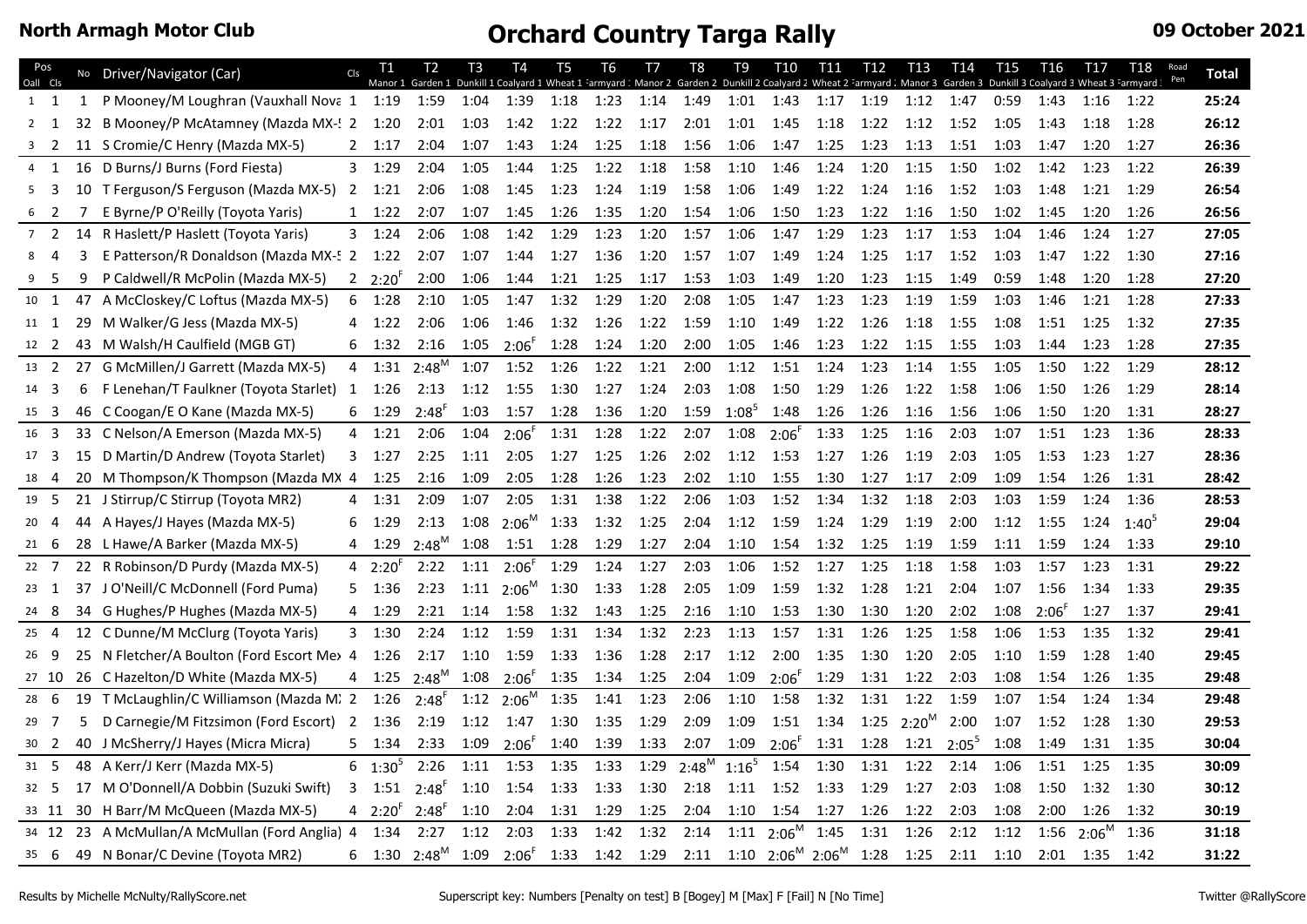| Pos<br>Oall Cls |              | Driver/Navigator (Car)                                                                                                                                       | Cls |        |                  |      |                                                                                                                                                                           |      |      |      |                |      |      |  |                                                                                       |      |           | T1 T2 T3 T4 T5 T6 T7 T8 T9 T10 T11 T12 T13 T14 T15 T16 T17 T18 Road | <b>Total</b> |
|-----------------|--------------|--------------------------------------------------------------------------------------------------------------------------------------------------------------|-----|--------|------------------|------|---------------------------------------------------------------------------------------------------------------------------------------------------------------------------|------|------|------|----------------|------|------|--|---------------------------------------------------------------------------------------|------|-----------|---------------------------------------------------------------------|--------------|
| 36 3            |              | 41 S Cleary/D Cleary (Ford Puma)                                                                                                                             |     |        | 2:29             | 1:15 |                                                                                                                                                                           |      |      |      |                |      |      |  | 2:05 1:36 1:31 1:45 2:39 1:23 2:04 1:45 <sup>5</sup> 1:34 1:32 <sup>5</sup> 2:25 1:22 | 2:00 | 1:36 1:43 |                                                                     | 32:24        |
|                 | $37 \quad 4$ | 38 D Aiken/W Callaghan (Mini Cooper S) 5                                                                                                                     |     |        |                  |      | $2.04$ $2.48^{\text{F}}$ $1.16$ $2.06^{\text{M}}$ $1.41$ $1.46$ $1.35$ $2.28$ $1.14$ $2.06$ $1.32$ $1.37$ $1.29$ $2.48^{\text{F}}$ $1.12$ $2.06^{\text{M}}$ $1.24$ $1.38$ |      |      |      |                |      |      |  |                                                                                       |      |           |                                                                     | 32:50        |
| 38 <sup>7</sup> |              | 50 N Quin/D Hamill (Mazda MX-5)                                                                                                                              |     |        |                  |      | 6 $1:46^5$ $2:48^M$ $1:14$ $2:06^F$ 1:58 1:36 1:38 2:48 1:15 $2:06^M$ 1:34 $1:52^M$ 1:28 $2:48^M$ 1:29 $2:06^M$ 1:39 $1:52^M$                                             |      |      |      |                |      |      |  |                                                                                       |      |           |                                                                     | 34:03        |
|                 |              | 42 J Dempster/B Dempster (Toyota MR2) 6 2:20 <sup>F</sup> 2:44 1:16 2:06 <sup>M</sup> 1:37 1:52 <sup>F</sup> 1:30 2:19 1:09 2:06 <sup>M</sup> 1:34 1:38 1:30 |     |        |                  |      |                                                                                                                                                                           |      |      |      |                |      |      |  |                                                                                       |      |           |                                                                     | <b>DNF</b>   |
|                 |              | 8 R Dickson/C Higgins (Mini Cooper S)                                                                                                                        |     | 1:22   | 2:07             | 1:17 | 1:45 1:23                                                                                                                                                                 |      | 1:33 | 1:20 | 1:56 1:06 1:49 |      |      |  |                                                                                       |      |           |                                                                     | <b>DNF</b>   |
|                 |              | 4 N Ferguson/J Nichol (Peugeot 106)                                                                                                                          |     |        | $12:20^{6}$ 2:15 | 1:12 | 1:42                                                                                                                                                                      | 1:28 | 1:42 | 1:23 | 2:03           | 1:07 | 1:49 |  |                                                                                       |      |           |                                                                     | <b>DNF</b>   |
|                 |              | 39 A Eadie/J Eadie (Nissan Micra)                                                                                                                            |     |        |                  |      | 5 1:44 2:48 <sup>M</sup> 1:17 2:06 <sup>M</sup> 1:44 1:43 1:56 2:48 <sup>M</sup> 1:52 <sup>M</sup>                                                                        |      |      |      |                |      |      |  |                                                                                       |      |           |                                                                     | <b>DNF</b>   |
|                 |              | 45 M Walsh/L Dempsey (Ford Escort)                                                                                                                           |     | 4 1:34 |                  |      |                                                                                                                                                                           |      |      |      |                |      |      |  |                                                                                       |      |           |                                                                     | <b>DNF</b>   |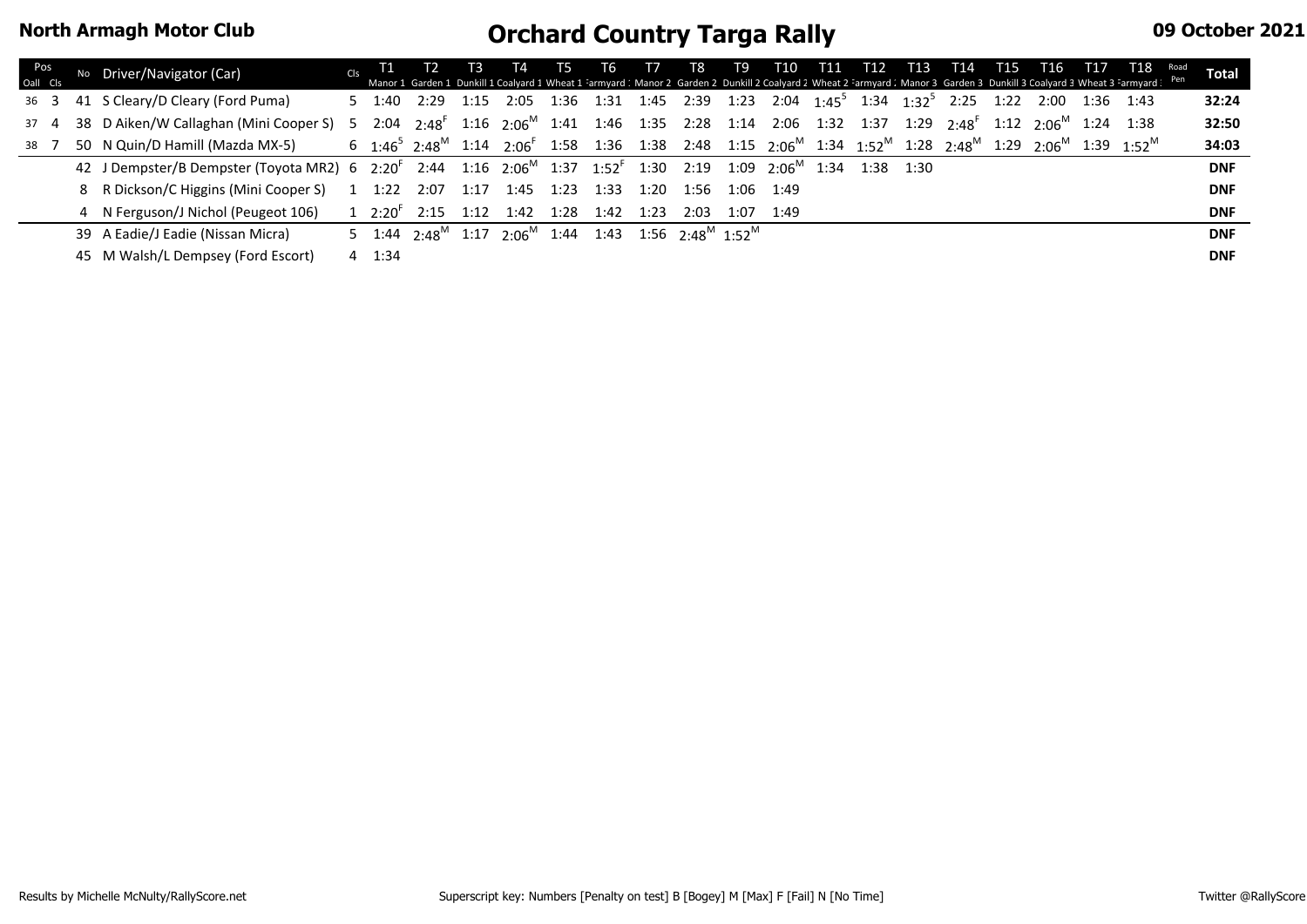| Pos<br>Cls      |    | No Driver/Navigator (Car)                     | Cls          |    | Т2<br>Garden 1 | T3 | <b>T4</b><br>Dunkill 1 Coalyard 1 Wheat 1 Farmyard 1 Manor 2 | T <sub>5</sub> | T6           | T7             | T8<br>Garden 2 | T9             | T <sub>10</sub><br>Dunkill 2 Coalyard 2 Wheat 2 Farmyard : Manor 3 Garden 3 | T11 | T <sub>12</sub> | <b>T13</b> | T14            | T <sub>15</sub> | T16          | T <sub>17</sub><br>Dunkill 3 Coalyard 3 Wheat 3 Farmyard | T18            |
|-----------------|----|-----------------------------------------------|--------------|----|----------------|----|--------------------------------------------------------------|----------------|--------------|----------------|----------------|----------------|-----------------------------------------------------------------------------|-----|-----------------|------------|----------------|-----------------|--------------|----------------------------------------------------------|----------------|
| 1 1             | 1  | P Mooney/M Loughran (Vauxhall Nova)           | $\mathbf{1}$ | 2  |                | 3  | 1                                                            | 1              | 4            | 1              | 1              | 1              | 1                                                                           |     | 1               | 1          |                | 1               | 2            | 1                                                        |                |
|                 | 32 | B Mooney/P McAtamney (Mazda MX-5)             | 2            | 3  |                | 1  | 2                                                            | 3              | -1           | 2              | 14             | -1             | 2                                                                           | 2   | 3               |            |                | 13              |              |                                                          |                |
| 2               |    | 11 S Cromie/C Henry (Mazda MX-5)              | $\mathbf{2}$ | 1  | 4              | 10 |                                                              | 6              | 9            | 4              | 4              | 7              | 5                                                                           | 13  | 6               | 3          |                |                 | 8            |                                                          |                |
| 1<br>4          | 16 | D Burns/J Burns (Ford Fiesta)                 | 3            | 18 | 4              | 5  | 6                                                            | $\overline{7}$ | $\mathbf{1}$ | 4              | 8              | 23             | 3                                                                           | 9   | $\overline{2}$  | 5          | $\overline{3}$ | $\overline{3}$  | $\mathbf{1}$ | 11                                                       | $\mathbf{1}$   |
| 5.              |    | 10 T Ferguson/S Ferguson (Mazda MX-5)         | 2            | 4  | 6              | 15 | g                                                            | 4              | 6            | 6              | 8              | 7              | 9                                                                           | 4   | 11              | 8          |                | 5               | 10           | 7                                                        | 11             |
| 2<br>6          |    | E Byrne/P O'Reilly (Toyota Yaris)             | 1            | 6  | 10             | 10 | 9                                                            | 8              | 27           | 7              |                | 7              | 15                                                                          | 6   | 3               | 8          | 3              | 3               | 5            | 3                                                        | 3              |
| 7 <sup>2</sup>  | 14 | R Haslett/P Haslett (Toyota Yaris)            | 3            | 10 | 6              | 15 | $\overline{2}$                                               | 17             | 4            | $\overline{7}$ | 6              | $\overline{7}$ | 5                                                                           | 18  | 6               | 12         | 9              | 12              | 6            | 16                                                       | $\overline{4}$ |
| 8               |    | E Patterson/R Donaldson (Mazda MX-5)          | 2            | 6  | 10             | 10 | 6                                                            | 10             | 29           | 7              | 6              | 13             | 9                                                                           | 9   | 12              | 12         | 6              |                 | 8            |                                                          | 14             |
| .5              | 9  | P Caldwell/R McPolin (Mazda MX-5)             |              | 39 | 2              | 8  | 6                                                            | 2              | 9            | 2              | 2              | 3              | 9                                                                           | 3   | 6               | 5          | 2              | 1               | 10           | 3                                                        |                |
| 10 1            |    | 47 A McCloskey/C Loftus (Mazda MX-5)          | 6            | 17 | 14             | 5  | 13                                                           | 26             | 16           | $\overline{7}$ | 29             | 5              | 5                                                                           | 6   | 6               | 18         | 17             | 5               | 6            | $\overline{7}$                                           | $\overline{7}$ |
| 11 1            | 29 | M Walker/G Jess (Mazda MX-5)                  |              | 6  | 6              | 8  | 12                                                           | 26             | 12           | 15             | 10             | 23             | 9                                                                           |     | 17              | 15         | 10             | 24              | 17           | 22                                                       | 20             |
| 12 2            | 43 | M Walsh/H Caulfield (MGB GT)                  |              | 28 | 18             | 5  | 30                                                           | 12             | 6            | 7              | 12             | 5              | 3                                                                           |     | 3               | 5          | 10             | 5               | 4            | 11                                                       |                |
| 13 2            |    | 27 G McMillen/J Garrett (Mazda MX-5)          | 4            | 26 | 32             | 10 | 16                                                           | 8              | $\mathbf{1}$ | 14             | 12             | 33             | 17                                                                          | 9   | 6               | 4          | 10             | 13              | 13           | 9                                                        | 11             |
| 14 3            | 6  | F Lenehan/T Faulkner (Toyota Starlet)         | 1            | 13 | 15             | 30 | 19                                                           | 19             | 14           | 21             | 17             | 15             | 15                                                                          | 18  | 17              | 26         | 14             | 16              | 13           | 24                                                       | 11             |
| 15 3            |    | 46 C Coogan/E O Kane (Mazda MX-5)             | 6            | 18 | 32             | 1  | 20                                                           | 12             | 29           | 7              | 10             | 15             | 8                                                                           | 14  | 17              | 8          | 13             | 16              | 13           | 3                                                        | 17             |
| 16 <sub>3</sub> |    | 33 C Nelson/A Emerson (Mazda MX-5)            | 4            | 4  | 6              | 3  | 30                                                           | 22             | 15           | 15             | 27             | 15             | 34                                                                          | 30  | 12              | 8          | 23             | 20              | 17           | 11                                                       | 29             |
| 17 3            |    | 15 D Martin/D Andrew (Toyota Starlet)         | 3            | 16 | 26             | 26 | 26                                                           | 10             | 9            | 26             | 15             | 33             | 22                                                                          | 15  | 17              | 18         | 23             | 13              | 21           | 11                                                       |                |
| 184             | 20 | M Thompson/K Thompson (Mazda MX-5) 4          |              | 11 | 18             | 20 | 26                                                           | 12             | 12           | 18             | 15             | 23             | 27                                                                          | 21  | 23              | 12         | 32             | 30              | 23           | 24                                                       | 17             |
| 19 5            |    | 21 J Stirrup/C Stirrup (Toyota MR2)           | 4            | 26 | 13             | 10 | 26                                                           | 22             | 33           | 15             | 25             | 3              | 19                                                                          | 32  | 35              | 15         | 23             | 5               | 30           | 16                                                       | 29             |
| 20<br>4         | 44 | A Hayes/J Hayes (Mazda MX-5)                  |              | 18 | 15             | 15 | 30                                                           | 29             | 20           | 22             | 20             | 33             | 30                                                                          | 9   | 27              | 18         | 20             | 34              | 26           | 16                                                       | 34             |
| 21 6            |    | 28 L Hawe/A Barker (Mazda MX-5)               |              | 18 | 32             | 15 | 15                                                           | 12             | 16           | 27             | 20             | 23             | 24                                                                          | 26  | 12              | 18         | 17             | 33              | 30           | 16                                                       | 23             |
| 22 7            |    | 22 R Robinson/D Purdy (Mazda MX-5)            | 4            | 39 | 23             | 26 | 30                                                           | 17             | 6            | 27             | 17             | 7              | 19                                                                          | 15  | 12              | 15         | 14             | 5               | 29           | 11                                                       | 17             |
| 23 1            |    | 37 J O'Neill/C McDonnell (Ford Puma)          | 5            | 32 | 24             | 26 | 30                                                           | 19             | 21           | 29             | 24             | 18             | 30                                                                          | 26  | 24              | 24         | 29             | 20              | 27           | 33                                                       | 23             |
| 24 8            |    | 34 G Hughes/P Hughes (Mazda MX-5)             | 4            | 18 | 22             | 36 | 21                                                           | 26             | 39           | 22             | 33             | 23             | 22                                                                          | 21  | 29              | 22         | 22             | 24              | 36           | 28                                                       | 32             |
| 25 4            |    | 12 C Dunne/M McClurg (Toyota Yaris)           | 3            | 23 | 25             | 30 | 22                                                           | 22             | 25           | 36             | 37             | 37             | 28                                                                          | 24  | 17              | 31         | 14             | 16              | 21           | 34                                                       | 20             |
| 26 9            |    | 25 N Fletcher/A Boulton (Ford Escort Mexico 4 |              | 13 | 20             | 23 | 22                                                           | 29             | 29           | 29             | 34             | 33             | 32                                                                          | 36  | 29              | 22         | 30             | 31              | 30           | 29                                                       | 34             |
| 27 10           |    | 26 C Hazelton/D White (Mazda MX-5)            | 4            | 11 | 32             | 15 | 30                                                           | 34             | 25           | 22             | 20             | 18             | 34                                                                          | 18  | 31              | 26         | 23             | 24              | 23           | 24                                                       | 26             |
| 28 6            |    | 19 T McLaughlin/C Williamson (Mazda MX-5 2    |              | 13 | 32             | 30 | 30                                                           | 34             | 35           | 18             | 25             | 23             | 29                                                                          | 26  | 31              | 26         | 17             | 20              | 23           | 16                                                       | 25             |
| 29.             | 5  | D Carnegie/M Fitzsimon (Ford Escort)          |              | 32 | 21             | 30 | 13                                                           | 19             | 27           | 31             | 30             | 18             | 17                                                                          | 32  | 12              | 39         | 20             | 20              | 20           | 29                                                       | 14             |
|                 |    | 30 2 40 J McSherry/J Hayes (Micra Micra)      |              | 29 | 30             | 20 | 30                                                           | 39             | 34           | 38             | 27             | 18             | 34                                                                          | 24  | 24              | 24         | 30             | 24              | 12           | 31                                                       | 26             |
| 31 5            |    | 48 A Kerr/J Kerr (Mazda MX-5)                 | 6            | 23 | 27             | 26 | 17                                                           | 34             | 21           | 31             | 40             | 40             | 24                                                                          | 21  | 31              | 26         | 35             | 16              | 17           | 22                                                       | 26             |
| 32 <sub>5</sub> | 17 | M O'Donnell/A Dobbin (Suzuki Swift)           | 3            | 37 | 32             | 23 | 18                                                           | 29             | 21           | 34             | 35             | 31             | 19                                                                          | 30  | 27              | 34         | 23             | 24              | 13           | 32                                                       | 14             |
| 33 11           |    | 30 H Barr/M McQueen (Mazda MX-5)              | 4            | 39 | 32             | 23 | 25                                                           | 22             | 16           | 22             | 20             | 23             | 24                                                                          | 15  | 17              | 26         | 23             | 24              | 33           | 24                                                       | 20             |
|                 |    | 34 12 23 A McMullan/A McMullan (Ford Anglia)  | 4            | 29 | 28             | 30 | 24                                                           | 29             | 36           | 36             | 32             | 31             | 34                                                                          | 37  | 31              | 33         | 34             | 34              | 27           | 38                                                       | 29             |
| 35 6            |    | 49 N Bonar/C Devine (Toyota MR2)              | 6            | 23 | 32             | 20 | 30                                                           | 29             | 36           | 31             | 31             | 23             | 34                                                                          | 39  | 24              | 31         | 33             | 31              | 35           | 34                                                       | 36             |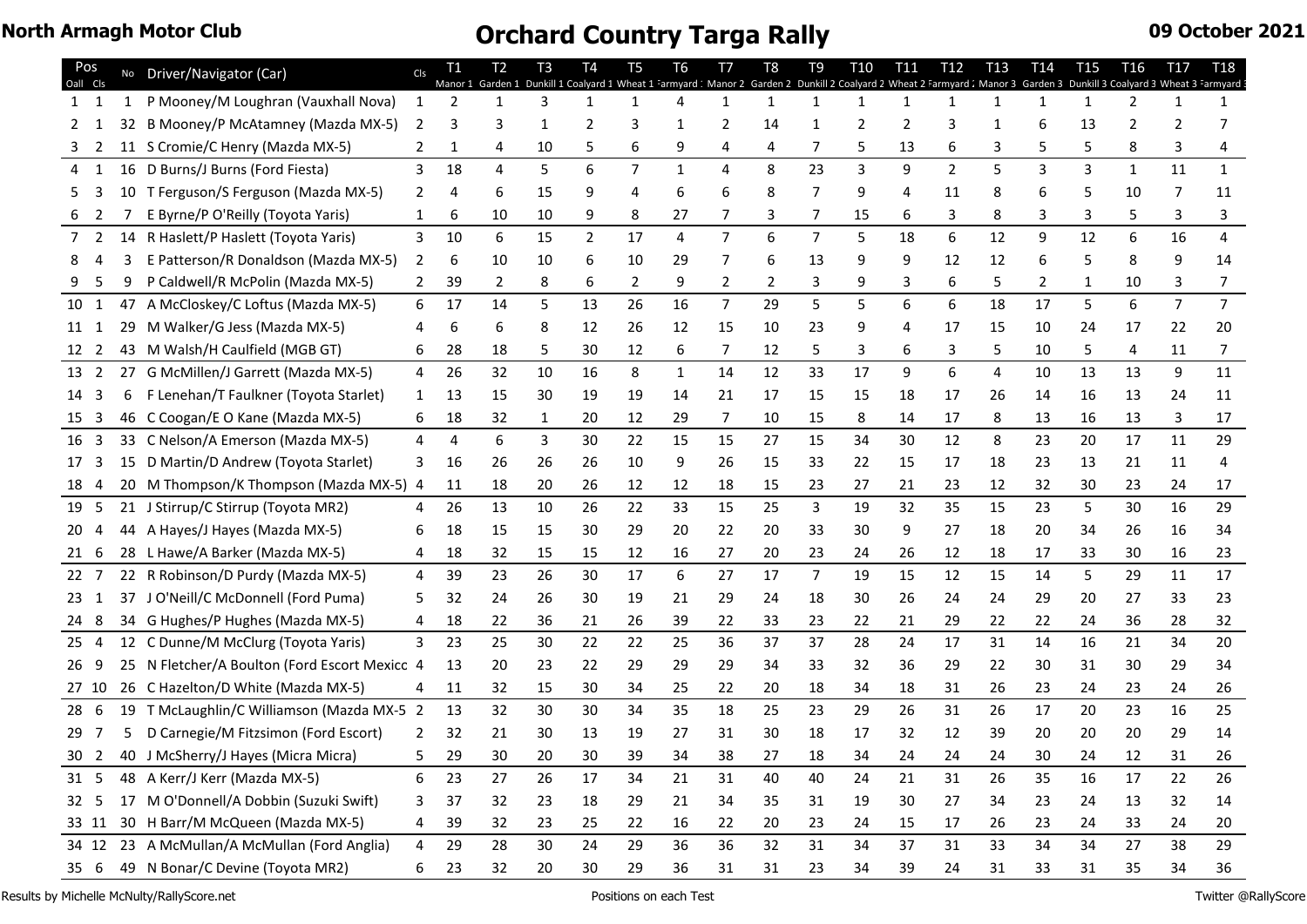| Pos<br>Oall Cls |    | Driver/Navigator (Car)                | Cls |     | Manor 1 Garden 1 Dunkill 1 Coalyard 1 Wheat 1 Farmyard 1 Manor 2 Garden 2 Dunkill 2 Coalyard 2 Wheat 2 Farmyard 1 Manor 3 Garden 3 Dunkill 3 Coalyard 3 Wheat 3 Farmyard 1 | ТЗ | T4 | 15 | l b |     | Т8 | Т9  | T10 | T11 | T12 | T13 | T14 | T15 | T16 | T17 | T18 |
|-----------------|----|---------------------------------------|-----|-----|----------------------------------------------------------------------------------------------------------------------------------------------------------------------------|----|----|----|-----|-----|----|-----|-----|-----|-----|-----|-----|-----|-----|-----|-----|
| 36 3            |    | 41 S Cleary/D Cleary (Ford Puma)      |     | 34  | 29                                                                                                                                                                         | 38 | 26 |    | 19  | -41 | 39 | 41  | 33  |     | 36  | 38  | 36  | 37  | 33  | 36  | 37  |
| 37 4            | 38 | D Aiken/W Callaghan (Mini Cooper S)   |     | 38  | 32                                                                                                                                                                         | 39 | 30 | 40 | 41  | 39  | 38 | 38  | 34  | 26  | 37  | 36  | 37  | 34  | 36  | 16  | -33 |
| 38              | 50 | N Quin/D Hamill (Mazda MX-5)          | b   | 36  | 32                                                                                                                                                                         | 36 | 30 | 42 | -29 | 40  | 40 | 39  | 34  | 32  | 39  | 35  | 37  | 38  | 36  | 37  | 38  |
|                 |    | 42 J Dempster/B Dempster (Toyota MR2) | 6   | 39  | 31                                                                                                                                                                         | 39 | 30 | 38 | 42  | 34  | 36 | 18  | 34  | 32  | 38  | 37  |     |     |     |     |     |
|                 |    | R Dickson/C Higgins (Mini Cooper S)   |     | b   | 10                                                                                                                                                                         | 41 | 9  | 4  |     |     |    |     | 9   |     |     |     |     |     |     |     |     |
|                 |    | N Ferguson/J Nichol (Peugeot 106)     |     | -39 | 17                                                                                                                                                                         | 30 |    | 12 | 36  | 18  | 17 | 13  | q   |     |     |     |     |     |     |     |     |
|                 |    | 39 A Eadie/J Eadie (Nissan Micra)     |     | 35  | 32                                                                                                                                                                         | 41 | 30 | 41 | 39  | 42  | 40 | -42 |     |     |     |     |     |     |     |     |     |

M Walsh/L Dempsey (Ford Escort) 4 29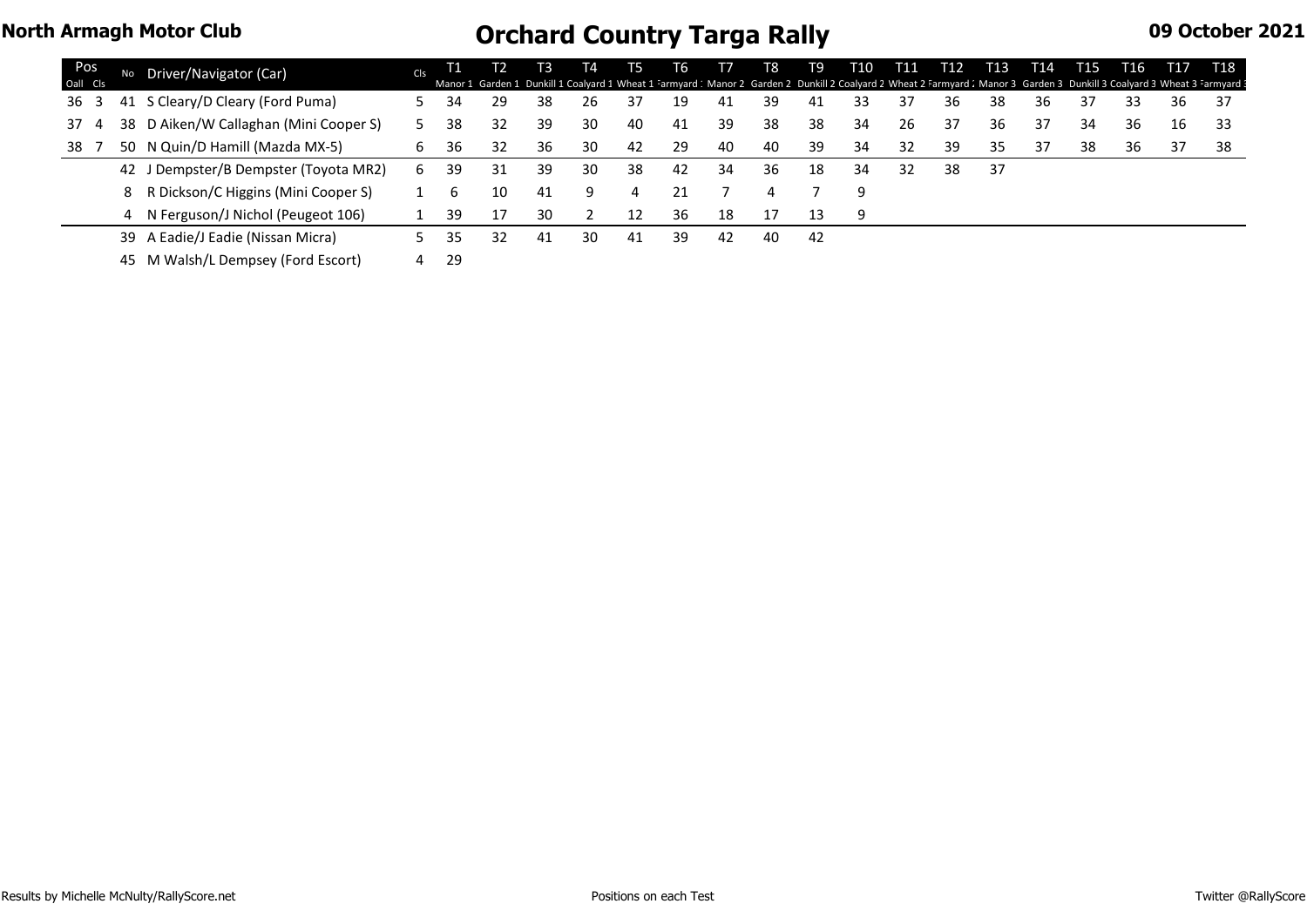| Pos<br>Cls<br>Oall  |    | No Driver/Navigator (Car)                     | Cls            |              | T2. | T <sub>3</sub> | T4<br>Dunkill 1 Coalyard 1 Wheat 1 Farmyard 1 Manor 2 | T <sub>5</sub> | T6           | T7 | T <sub>8</sub> | T <sub>9</sub> | T <sub>10</sub><br>Garden 2 Dunkill 2 Coalyard 2 Wheat 2 Farmyard . Manor 3 | T11          | T12 | T <sub>13</sub> | T <sub>14</sub><br>Garden 3 | T <sub>15</sub> | T <sub>16</sub><br>Dunkill 3 Coalyard 3 Wheat 3 | T <sub>17</sub> | <b>T18</b><br>armyard |
|---------------------|----|-----------------------------------------------|----------------|--------------|-----|----------------|-------------------------------------------------------|----------------|--------------|----|----------------|----------------|-----------------------------------------------------------------------------|--------------|-----|-----------------|-----------------------------|-----------------|-------------------------------------------------|-----------------|-----------------------|
| $1\quad 1$          | 1  | P Mooney/M Loughran (Vauxhall Nova)           | 1              | 2            |     | 1              | $\mathbf{1}$                                          | $\mathbf{1}$   | $\mathbf{1}$ | 1  | 1              | $\mathbf{1}$   | $\mathbf{1}$                                                                | $\mathbf{1}$ | 1   | 1               | 1                           | $\mathbf{1}$    | 1                                               | $\mathbf{1}$    | 1                     |
| 2                   |    | 32 B Mooney/P McAtamney (Mazda MX-5)          | 2              | 3            |     | 2              | 2                                                     |                | 2            | 2  |                | 2              | 2                                                                           | 2            |     | 2               |                             |                 |                                                 |                 |                       |
|                     |    | 11 S Cromie/C Henry (Mazda MX-5)              | $\mathbf{2}$   | $\mathbf{1}$ | 2   | 3              |                                                       | 3              |              | 3  | 3              |                | 3                                                                           | 3            |     | 3               | 3                           |                 |                                                 |                 |                       |
| $\overline{1}$<br>4 | 16 | D Burns/J Burns (Ford Fiesta)                 | 3              | 18           | 11  | 9              | 9                                                     | 5              | 5            | 5  | 5              | 5              | 5                                                                           | 5            | 4   | 4               | 4                           | 4               | 4                                               | 4               | 4                     |
| 3<br>5.             |    | 10 T Ferguson/S Ferguson (Mazda MX-5)         | 2              | 4            |     |                |                                                       |                |              |    |                |                | 4                                                                           |              |     |                 |                             |                 |                                                 |                 |                       |
| 2                   |    | E Byrne/P O'Reilly (Toyota Yaris)             | $\mathbf{1}$   | 6            | 7   | 7              | 8                                                     |                | 8            | 8  |                |                |                                                                             |              |     |                 |                             |                 |                                                 |                 |                       |
| 2<br>7              |    | 14 R Haslett/P Haslett (Toyota Yaris)         | 3              | 10           | 10  | 9              | 4                                                     | 8              | 6            | 6  | 6              | 5              | 6                                                                           | 6            | 6   | 6               | $\overline{7}$              | 7               | 7                                               | $\overline{7}$  | $\overline{7}$        |
|                     |    | E Patterson/R Donaldson (Mazda MX-5)          | 2              | 6            | 7   | 7              | 4                                                     |                | 9            | 9  |                | 8              | 8                                                                           | 8            | 8   | 8               | 8                           |                 |                                                 |                 |                       |
| 5                   | 9  | P Caldwell/R McPolin (Mazda MX-5)             |                | 39           | 34  | 31             | 24                                                    | 20             | 16           | 16 | 13             | 12             | 12                                                                          | 11           | 11  | 10              | 10                          |                 | 9                                               |                 |                       |
| 10 1                |    | 47 A McCloskey/C Loftus (Mazda MX-5)          | 6              | 17           | 12  | 11             | 10                                                    | 11             | 11           | 11 | 11             | 11             | 11                                                                          | 10           | 10  | 10              | 11                          | 11              | 11                                              | 11              | 10                    |
| 11 1                | 29 | M Walker/G Jess (Mazda MX-5)                  |                | 6            | 6   | 5              | 4                                                     | 9              | 7            | 7  | 8              | 9              | 9                                                                           | 8            | 9   | 9               | 9                           | 10              | 10                                              | 10              | 11                    |
| 12 2                |    | 43 M Walsh/H Caulfield (MGB GT)               | 6              | 28           | 18  | 17             | 19                                                    | 18             | 15           | 14 | 15             | 14             | 13                                                                          | 12           | 12  | 12              | 12                          | 12              | 11                                              | 12              | 11                    |
| 13 2                |    | 27 G McMillen/J Garrett (Mazda MX-5)          | 4              | 26           | 33  | 31             | 29                                                    | 25             | 22           | 20 | 17             | 18             | 18                                                                          | 16           | 15  | 14              | 14                          | 14              | 14                                              | 13              | 13                    |
| 14 3                | 6  | F Lenehan/T Faulkner (Toyota Starlet)         | 1              | 13           | 13  | 16             | 13                                                    | 13             | 13           | 13 | 14             | 15             | 14                                                                          | 13           | 13  | 13              | 13                          | 13              | 13                                              | 14              | 14                    |
| 15 <sub>3</sub>     |    | 46 C Coogan/E O Kane (Mazda MX-5)             | 6              | 18           | 30  | 27             | 28                                                    | 27             | 28           | 25 | 22             | 22             | 20                                                                          | 19           | 18  | 17              | 16                          | 16              | 16                                              | 15              | 15                    |
| 16 <sub>3</sub>     |    | 33 C Nelson/A Emerson (Mazda MX-5)            | 4              | 4            | 4   | 4              | 12                                                    | 12             | 12           | 12 | 12             | 13             | 15                                                                          | 15           | 15  | 15              | 15                          | 15              | 15                                              | 16              | 16                    |
| 17<br>3             |    | 15 D Martin/D Andrew (Toyota Starlet)         | 3              | 16           | 20  | 19             | 23                                                    | 22             | 18           | 18 | 18             | 19             | 19                                                                          | 18           | 17  | 18              | 18                          | 18              | 18                                              | 17              | 17                    |
| 184                 | 20 | M Thompson/K Thompson (Mazda MX-5) 4          |                | 11           | 15  | 14             | 17                                                    | 14             | 14           | 15 | 16             | 16             | 15                                                                          | 14           | 14  | 15              | 17                          | 17              | 17                                              | 18              | 18                    |
| 19 5                |    | 21 J Stirrup/C Stirrup (Toyota MR2)           |                | 26           | 14  | 13             | 14                                                    | 14             | 19           | 17 | 19             | 17             | 17                                                                          | 17           | 19  | 19              | 19                          | 19              | 19                                              | 19              | 19                    |
| 20<br>4             | 44 | A Hayes/J Hayes (Mazda MX-5)                  |                | 18           | 16  | 14             | 18                                                    | 19             | 19           | 18 | 20             | 20             | 22                                                                          | 20           | 20  | 20              | 20                          | 20              | 20                                              | 20              | 20                    |
| 21 6                |    | 28 L Hawe/A Barker (Mazda MX-5)               |                | 18           | 30  | 30             | 25                                                    | 25             | 25           | 24 | 23             | 23             | 23                                                                          | 22           | 22  | 21              | 21                          | 21              | 21                                              | 21              | 21                    |
| $22 \t 7$           |    | 22 R Robinson/D Purdy (Mazda MX-5)            | 4              | 39           | 39  | 39             | 39                                                    | 37             | 37           | 35 | 33             | 31             | 29                                                                          | 27           | 26  | 25              | 24                          | 22              | 22                                              | 22              | 22                    |
| 23 1                |    | 37 J O'Neill/C McDonnell (Ford Puma)          | 5              | 32           | 24  | 24             | 25                                                    | 28             | 27           | 28 | 25             | 25             | 25                                                                          | 24           | 23  | 22              | 23                          | 24              | 22                                              | 23              | 23                    |
| 24 8                |    | 34 G Hughes/P Hughes (Mazda MX-5)             | 4              | 18           | 19  | 20             | 21                                                    | 21             | 26           | 26 | 26             | 26             | 26                                                                          | 23           | 24  | 22              | 22                          | 22              | 25                                              | 24              | 24                    |
| 25 <sub>4</sub>     |    | 12 C Dunne/M McClurg (Toyota Yaris)           | 3              | 23           | 21  | 21             | 22                                                    | 24             | 24           | 26 | 27             | 29             | 28                                                                          | 26           | 26  | 26              | 26                          | 26              | 24                                              | 26              | 24                    |
| 269                 |    | 25 N Fletcher/A Boulton (Ford Escort Mexico 4 |                | -13          | 17  | 17             | 14                                                    | 17             | 19           | 22 | 24             | 24             | 24                                                                          | 25           | 25  | 24              | 24                          | 25              | 25                                              | 25              | 26                    |
| 27 10               |    | 26 C Hazelton/D White (Mazda MX-5)            | 4              | 11           | 28  | 28             | 31                                                    | 31             | 30           | 29 | 27             | 28             | 29                                                                          | 28           | 28  | 27              | 27                          | 27              | 27                                              | 27              | 27                    |
| 28 6                |    | 19 T McLaughlin/C Williamson (Mazda MX-5 2    |                | 13           | 29  | 31             | 34                                                    | 35             | 34           | 32 | 30             | 30             | 31                                                                          | 29           | 29  | 28              | 28                          | 28              | 28                                              | 28              | 27                    |
| 29 7                | 5. | D Carnegie/M Fitzsimon (Ford Escort)          | 2              | 32           | 22  | 22             | 16                                                    | 16             | 17           | 21 | 21             | 21             | 21                                                                          | 21           | 21  | 29              | 29                          | 29              | 29                                              | 29              | 29                    |
|                     |    | 30 2 40 J McSherry/J Hayes (Micra Micra)      | 5 <sub>1</sub> | 29           | 26  | 26             | 30                                                    | 31             | 33           | 33 | 32             | 33             | 34                                                                          | 31           | 30  | 29              | 30                          | 30              | 30                                              | 30              | 30                    |
| 31 5                |    | 48 A Kerr/J Kerr (Mazda MX-5)                 | 6              | 23           | 23  | 22             | 20                                                    | 22             | 23           | 23 | 34             | 35             | 33                                                                          | 30           | 31  | 31              | 31                          | 31              | 31                                              | 31              | 31                    |
| 32 5                |    | 17 M O'Donnell/A Dobbin (Suzuki Swift)        | 3              | 37           | 38  | 37             | 36                                                    | 36             | 36           | 35 | 36             | 36             | 35                                                                          | 32           | 32  | 32              | 31                          | 32              | 32                                              | 32              | 32                    |
| 33 11               |    | 30 H Barr/M McQueen (Mazda MX-5)              | 4              | 39           | 42  | 41             | 41                                                    | 40             | 38           | 38 | 37             | 37             | 37                                                                          | 34           | 33  | 33              | 33                          | 33              | 33                                              | 33              | 33                    |
|                     |    | 34 12 23 A McMullan/A McMullan (Ford Anglia)  | 4              | 29           | 25  | 25             | 25                                                    | 29             | 29           | 31 | 30             | 31             | 32                                                                          | 33           | 34  | 34              | 34                          | 34              | 34                                              | 35              | 34                    |
| 35 6                |    | 49 N Bonar/C Devine (Toyota MR2)              | 6              | 23           | 32  | 34             | 35                                                    | 34             | 34           | 34 | 35             | 34             | 36                                                                          | 35           | 35  | 35              | 35                          | 35              | 35                                              | 34              | 35                    |